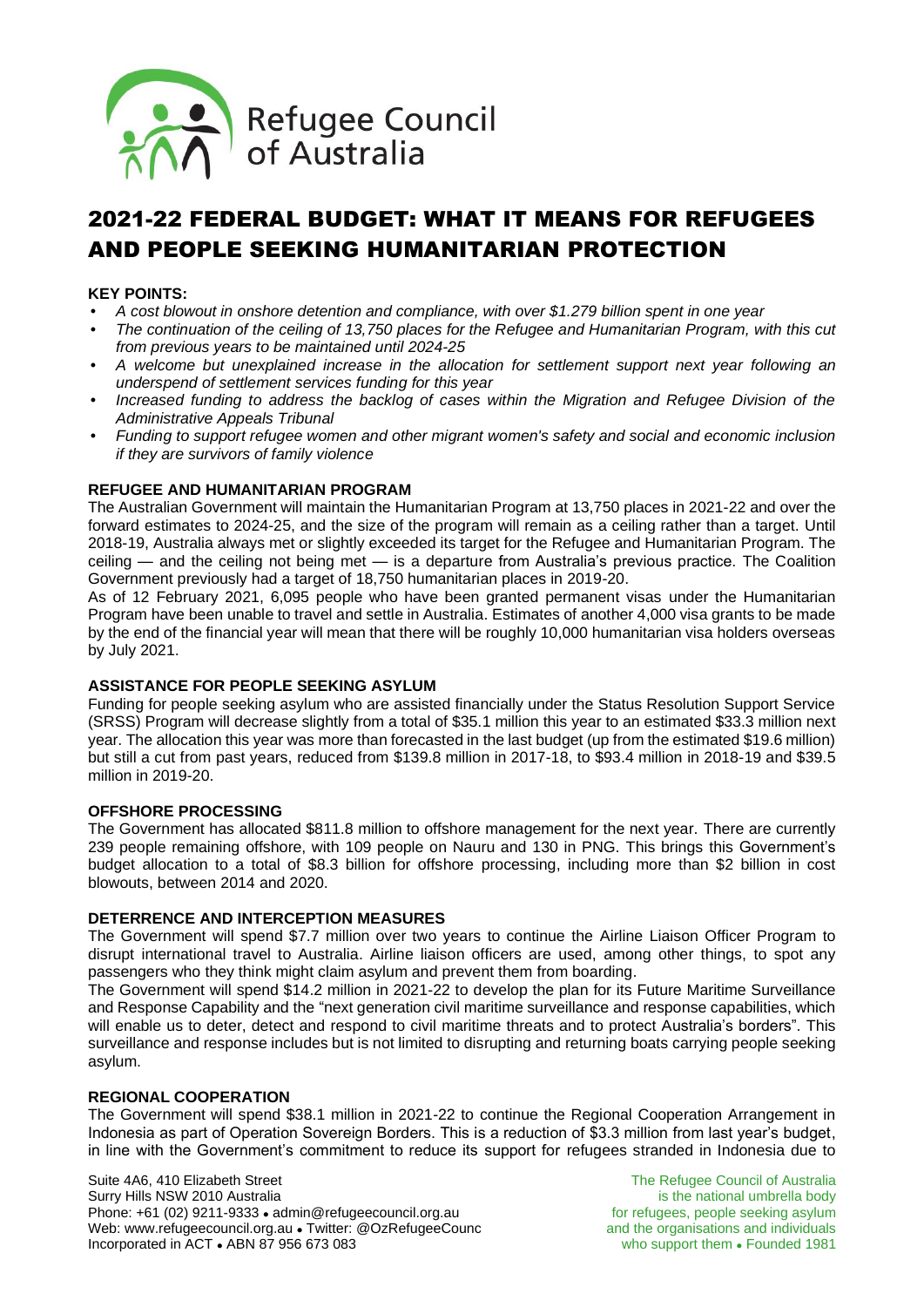Australia's turn-back policies. In 2017 the Australian Government announced that it would cease funding for any additional refugees in Indonesia seeking the assistance of the International Organization for Migration. In total, the Government will spend \$104.4 million on regional cooperation to deter people seeking asylum, which includes cooperation with other third countries to disrupt onward journeys of people seeking asylum.

## **ONSHORE DETENTION AND COMPLIANCE**

Funding for onshore detention and compliance will cost Australians \$1.279 billion, a cost blowout of over \$212 million in detention provider contracts.

The Government will spend \$464.7 million over two years from 2020-21 to increase the capacity of the onshore Immigration Detention Network and to extend use of the North West Point Immigration Detention Centre on Christmas Island. Last year, the Government spent \$55.6 million to reactivate Christmas Island.

## **ADMINISTRATIVE AND JUDICIAL REVIEW**

The Government will spend \$54.8 million over four years from 2021-22 to address the backlog of cases within the Migration and Refugee Division (MRD) of the Administrative Appeals Tribunal.

As at 30 April 2021, there were 89,536 cases awaiting decision – 31,689 in the Refugee Division and 57,847 in the Migration Division. The Government will also provide an additional judge in the Federal Circuit Court in 2021-22, and a second judge in 2022-23.

#### **MIGRATION PROGRAM**

The Government will maintain the 202122 Migration Program planning level at 160,000 places. Family and Skill stream places will be maintained at their 2020-21 planning levels, with 79,600 places allocated to the Skill stream and 77,300 places to the Family stream. The Migration Program will have a continued focus on onshore visa applicants, including reducing the onshore Partner visa pipeline.

Student visa holders will be allowed to work more than 40 hours per fortnight, temporarily, if they are employed in tourism or hospitality sectors. Previously this measure only applied to students working in agriculture, health and aged care. Further measures have been introduced to assist farmers to find workers, including changes to the Temporary Activity visa (subclass 408).

#### **SETTLEMENT SERVICES**

This year saw a reduction of \$57.9 million in settlement services due to border closures and settlement funding tied to arrivals. However, there is an additional \$102.4 million allocated to settlement services for 2021-22, above the planned budget from last year. In October 2020, the Department budgeted \$471.3 million for the 2021-22 financial year for refugee settlement. However, this budget now allocates \$573.7 million for this coming financial year. The increased budget is not explained in the Budget papers.

The Government will introduce a new delivery model for the *Adult Migrant English Program* from 1 July 2023 to improve English language, employment and social cohesion outcomes for migrants by linking provider payments to student outcomes. The financial implications of this measure are not for publication due to "commercial sensitivities".

## **SOCIAL COHESION**

The Government has introduced initiatives to support the victims of Family, Domestic and Sexual Violence against women and children. This includes \$29.3 million over three years from 2021‑22 to support refugee women and other migrant women's safety and social and economic inclusion. The Department of Home Affairs will establish new "visa support and coordination functions, via a dedicated domestic and family violence support team".

#### **MENTAL HEALTH EARLY INTERVENTION**

The Government has committed \$16.9 million to fund mental health early intervention support and preventative measures for migrants and multicultural communities and to address the cultural competence of the broader health workforce through the Program of Assistance for Survivors of Torture and Trauma and Mental Health Australia for their Embrace Framework.

#### **INTERNATIONAL HUMANITARIAN ASSISTANCE**

Government spending on overseas humanitarian assistance remains largely unchanged. Funding for UNHCR, the United Nations Refugee Agency, remains the same at \$25 million per year. Australia's global humanitarian funding is focused on the Pacific and South East and South and West Asia. Development funding for the Middle East and North Africa as well as sub-Saharan Africa decreased again after significant decreases in both regions in the last budget.